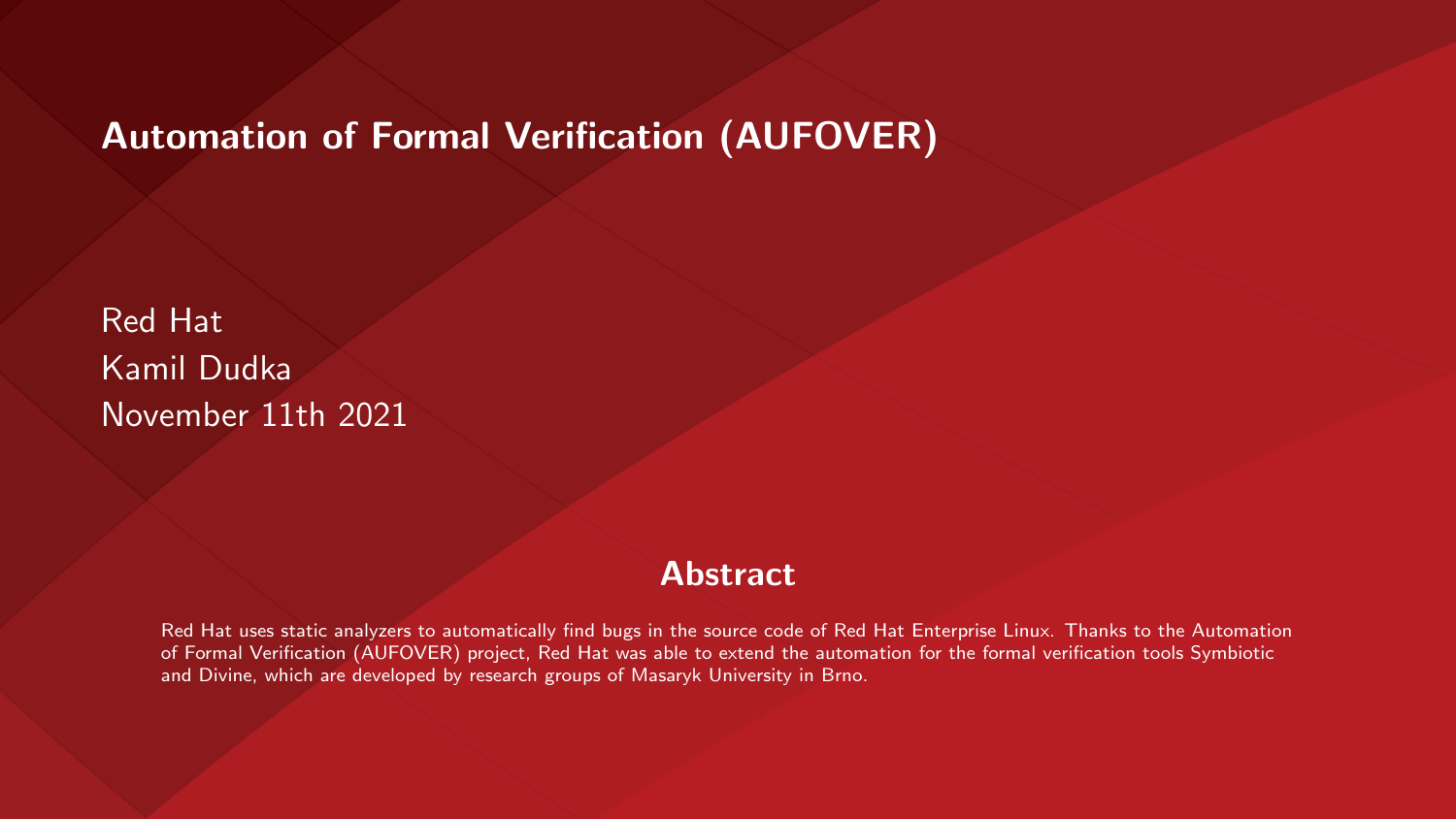

# Automation of Formal Verification (AUFOVER)

- Project supported by Technology Agency of the Czech Republic: <https://starfos.tacr.cz/en/project/TH04010192>
- Driven by Honeywell as the main participant.
- Red Hat was integrating tools developed at Masaryk University:
	- $\blacksquare$  Divine explicit-state model checking
	- Symbiotic instrumentation, slicing and symbolic execution
- Now available in Fedora:

<https://lists.fedoraproject.org/archives/list/devel@lists.fedoraproject.org/thread/RQBBWQOCMYVVEAIGMTX4MNHBIRALRNA3/>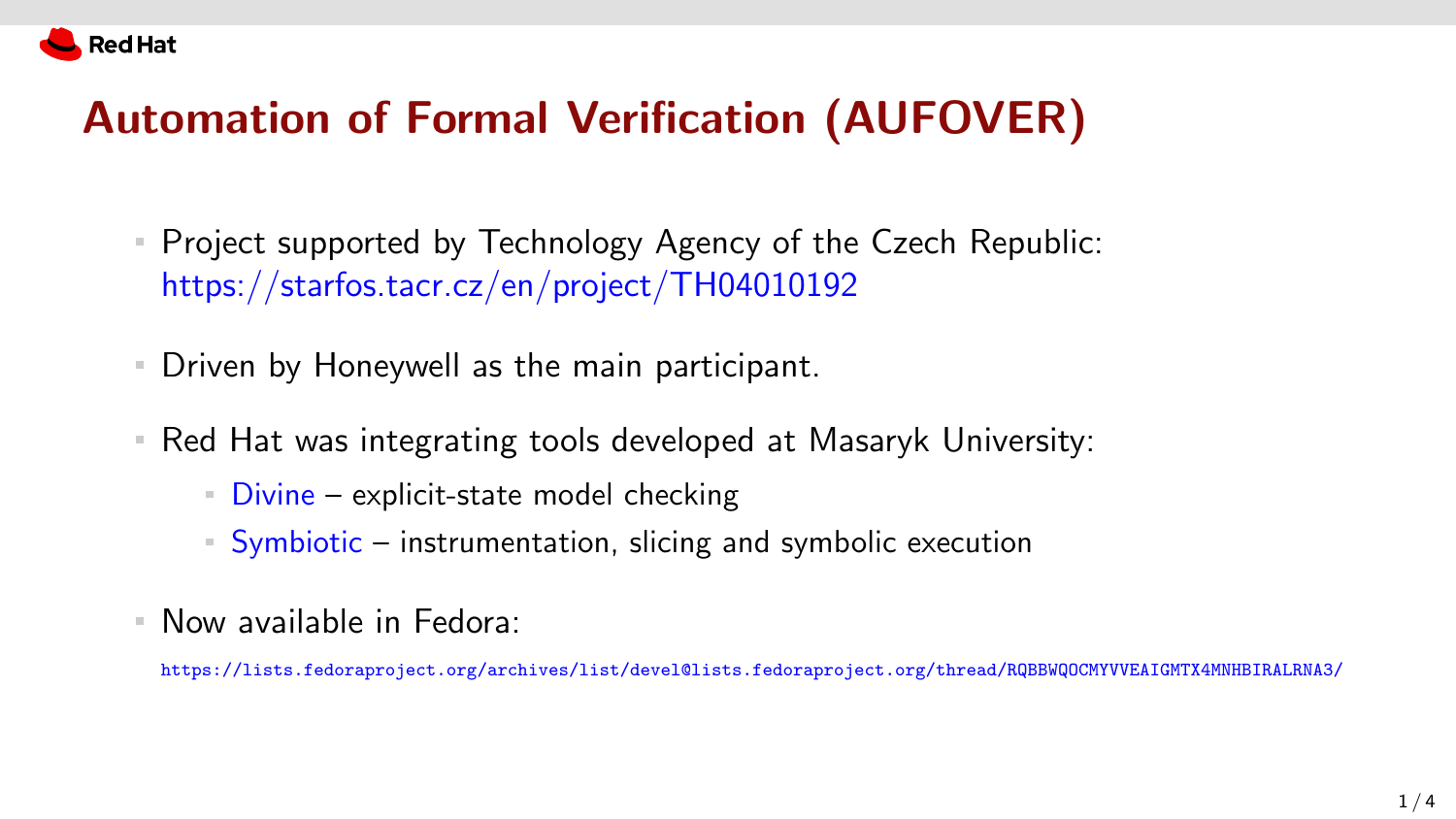

## Static Analysis of RPM Packages

- Command-line tool to run static analyzers on RPM packages.
- One interface, one output format, plug-in API for static analyzers.
- Could we integrate formal verification tools?

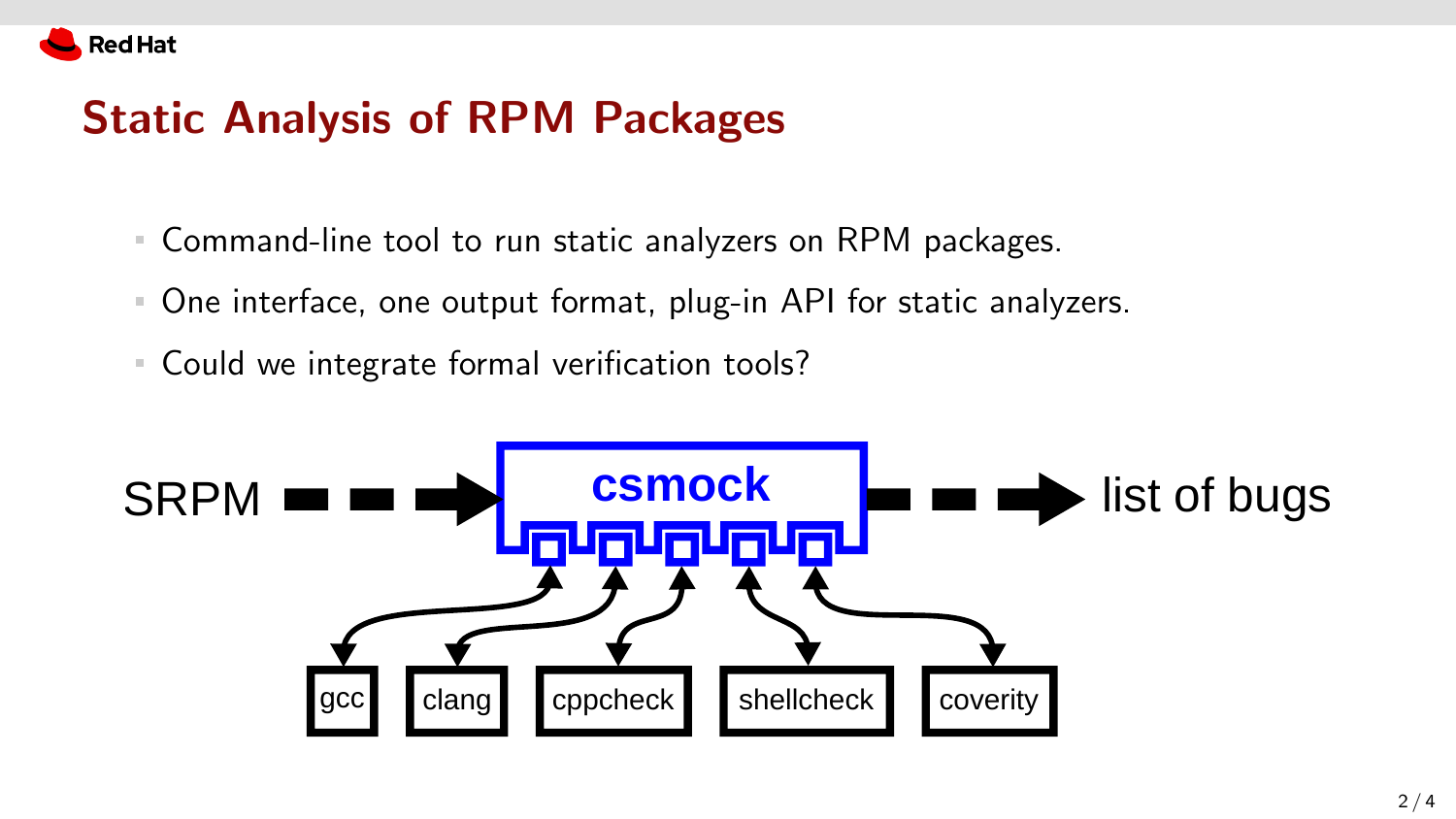

### Formal Verification of RPM Packages

- \$ sudo yum install csmock-plugin-symbiotic
- \$ csmock -r fedora-34-x86 64 -t symbiotic \${pkg}.src.rpm